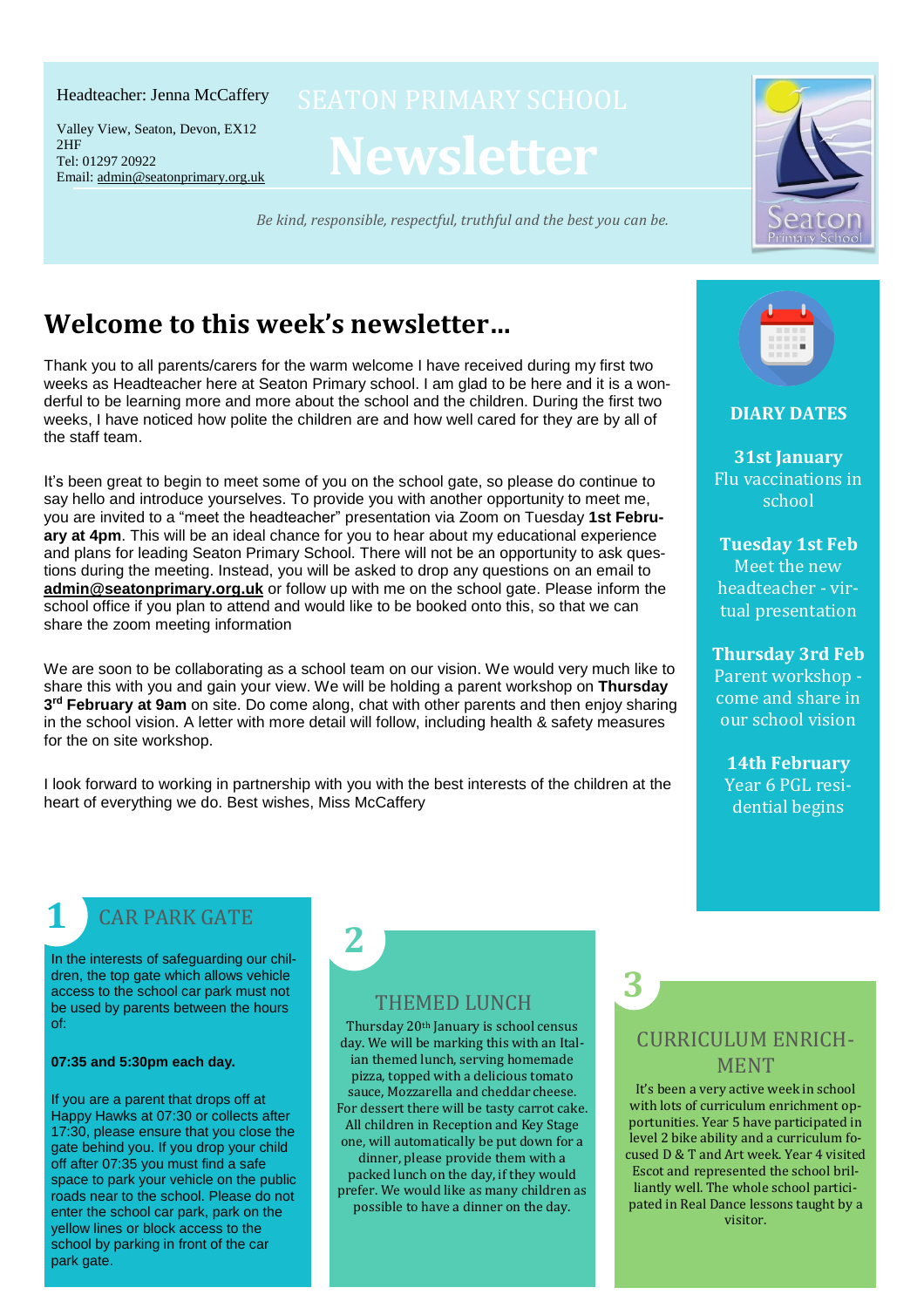#### **Class news**

### **Reception**

Reception have continued their learning about Stick Man and have been creating their own characters, making Stick Man and his family out of wood and thinking of their own uses for our class Stick Man. He has become some great things, such as a key and a musical Instrument! In Maths we have been focussing on Numbers for 5 and the classes have really enjoyed playing 'The Beanbag Game'...ask them how to play it, you will love it! Our Phonics groups continue to flourish and it is wonderful to see all the children becoming confident in their sound knowledge. The weather continues to provide opportunities for exploration and the weekly Forest School is a highlight for us all.

### **Key Stage 1**

We have been really impressed with how well the children have settled into their new classes and would like to praise them for making such a positive start to the term.

Our topic this term is 'Fire! Fire!' and we will be learning all about The Great Fire of London. We started our topic by baking bread last week and this stimulated lots of discussion about how and where the fire started. The children have been so enthusiastic and are very excited about the activities we have planned over the next few weeks.



#### **Lower Key Stage 2**

This week year 3 have been exploring their new text The River in writing lessons. The children wrote postcards describing the journey that the river took and used lots of descriptive language and prepositional phrases.

In geography we have been sketching maps of Seaton and focusing on the local landmarks that we may see on our local walk next Friday.

Year 4 enjoyed a wonderful day at Escot on Tuesday and took part in some really interesting activities.

#### **Year 5**

We have had an exceptionally busy start to the Spring term. Last week we took part in Languages Day where the children rotated around the 4 Upper KS2 classrooms. They sampled Chinese character writing, Swahili greetings and music, Spanish food and German colours. It was fantastic to see so many children excited and curious about different languages and cultural traditions. This week has been Bikeability; the instructors have said that the children who took part were a credit to our school and excellent ambassadors. They were responsible, kind and respectful, embodying our school values. We want to say a special mention to the children unable to take part, who showed fantastic maturity and positivity. Alongside Bikeability we have been doing a wire sculpture art project inspired by Elizabeth Berrien's work. The children first researched and designed a mythical creature taking inspiration from Greek mythology, before creating it out of different wire. They showed excellent resilience, especially as working with wire is very tough on your fingers! We will be uploading a wire sculpture gallery on our school blog in the coming days.

#### **Year 6**

Since we started back after the Christmas break, we have been working hard to get back into a routine and delve into our new topics.

In English, we have begun our Shakespeare unit on Macbeth and the children loved participating in a workshop run by an external agency. We have acted out poems in character as the witches, used storyboards to retell the plot and explored a